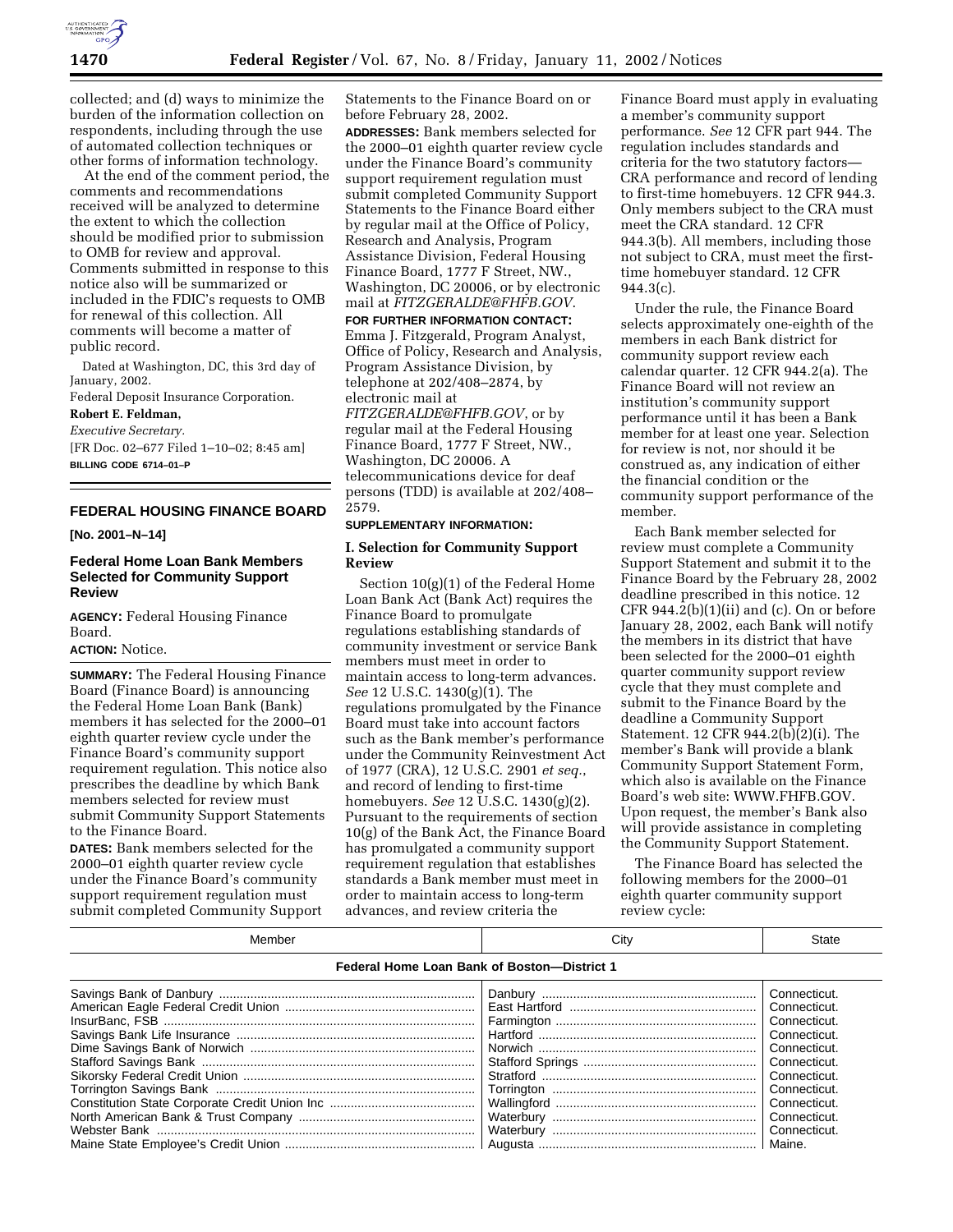| Member | City | <b>State</b>   |
|--------|------|----------------|
|        |      | Maine.         |
|        |      | Maine.         |
|        |      | Maine.         |
|        |      | Maine.         |
|        |      | Maine.         |
|        |      | Maine.         |
|        |      | Maine.         |
|        |      | Maine.         |
|        |      | Massachusetts. |
|        |      | Massachusetts. |
|        |      | Massachusetts. |
|        |      | Massachusetts. |
|        |      | Massachusetts. |
|        |      | Massachusetts. |
|        |      | Massachusetts. |
|        |      | Massachusetts. |
|        |      | Massachusetts. |
|        |      | Massachusetts. |
|        |      | Massachusetts. |
|        |      | Massachusetts. |
|        |      | Massachusetts. |
|        |      | Massachusetts. |
|        |      | Massachusetts. |
|        |      | Massachusetts. |
|        |      | Massachusetts. |
|        |      | Massachusetts. |
|        |      | Massachusetts. |
|        |      | Massachusetts. |
|        |      | Massachusetts. |
|        |      | Massachusetts. |
|        |      | Massachusetts. |
|        |      | Massachusetts. |
|        |      | Massachusetts. |
|        |      | Massachusetts. |
|        |      | New Hampshire. |
|        |      | New Hampshire. |
|        |      | New Hampshire. |
|        |      | New Hampshire. |
|        |      | New Hampshire. |
|        |      | New Hampshire. |
|        |      | Rhode Island.  |
|        |      | Rhode Island.  |
|        |      | Rhode Island.  |
|        |      | Rhode Island.  |
|        |      | Vermont.       |
|        |      | Vermont.       |
|        |      | Vermont.       |
|        |      | Vermont.       |

### Federal Home Loan Bank of New York-District 2

|                                                                                  | New Jersey. |
|----------------------------------------------------------------------------------|-------------|
|                                                                                  | New Jersey. |
|                                                                                  | New Jersey. |
|                                                                                  | New Jersey. |
|                                                                                  | New Jersey. |
|                                                                                  | New Jersey. |
|                                                                                  | New York.   |
|                                                                                  | New York.   |
|                                                                                  | New York.   |
|                                                                                  | New York.   |
|                                                                                  | New York.   |
|                                                                                  | New York.   |
|                                                                                  | New York.   |
|                                                                                  | New York.   |
|                                                                                  | New York.   |
|                                                                                  | New York.   |
|                                                                                  | New York.   |
|                                                                                  | New York.   |
|                                                                                  | New York.   |
|                                                                                  | New York.   |
|                                                                                  | New York.   |
|                                                                                  | New York.   |
| Bank Audi (USA) …………………………………………………………………………………………!New York …………………………………………………… | New York.   |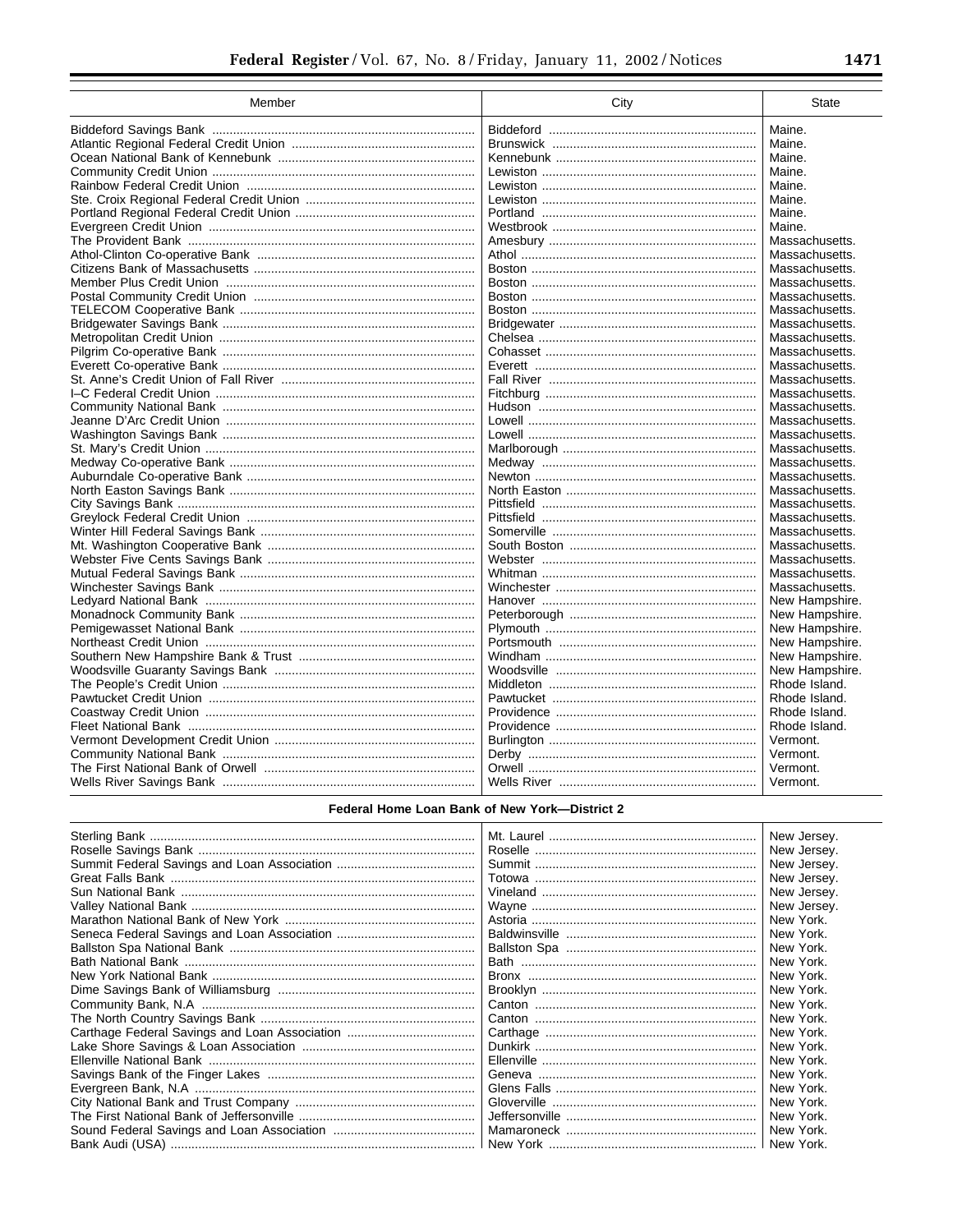| Member | Citv | State |
|--------|------|-------|
|        |      |       |
|        |      |       |

### Federal Home Loan Bank of Pittsburgh-District 3

| Pennsylvania.  |
|----------------|
| Pennsylvania.  |
| Pennsylvania.  |
| Pennsylvania.  |
| Pennsylvania.  |
| Pennsylvania.  |
| Pennsylvania.  |
| Pennsylvania.  |
| Pennsylvania.  |
| Pennsylvania.  |
| Pennsylvania.  |
| Pennsylvania.  |
| Pennsylvania.  |
| Pennsylvania.  |
| Pennsylvania.  |
| Pennsylvania.  |
| Pennsylvania.  |
| Pennsylvania.  |
| Pennsylvania.  |
| Pennsylvania.  |
| Pennsylvania.  |
| Pennsylvania.  |
| Pennsylvania.  |
| Pennsylvania.  |
| Pennsylvania.  |
| Pennsylvania.  |
| Pennsylvania.  |
| Pennsylvania.  |
| Pennsylvania.  |
| West Virginia. |
| West Virginia. |
|                |
| West Virginia. |

## Federal Home Loan Bank of Atlanta-District 4

|  | Alabama. |
|--|----------|
|  | Alabama. |
|  | Alabama. |
|  | Alabama. |
|  | Alabama. |
|  | Alabama. |
|  | Alabama. |
|  | Alabama. |
|  | DC.      |
|  | Florida. |
|  | Florida. |
|  | Florida. |
|  | Florida. |
|  | Florida. |
|  | Florida. |
|  | Florida. |
|  | Florida. |
|  | Florida. |
|  | Florida. |
|  | Florida. |
|  | Florida. |
|  | Florida. |
|  | Florida. |
|  | Florida. |
|  | Florida. |
|  | Florida. |
|  | Georgia. |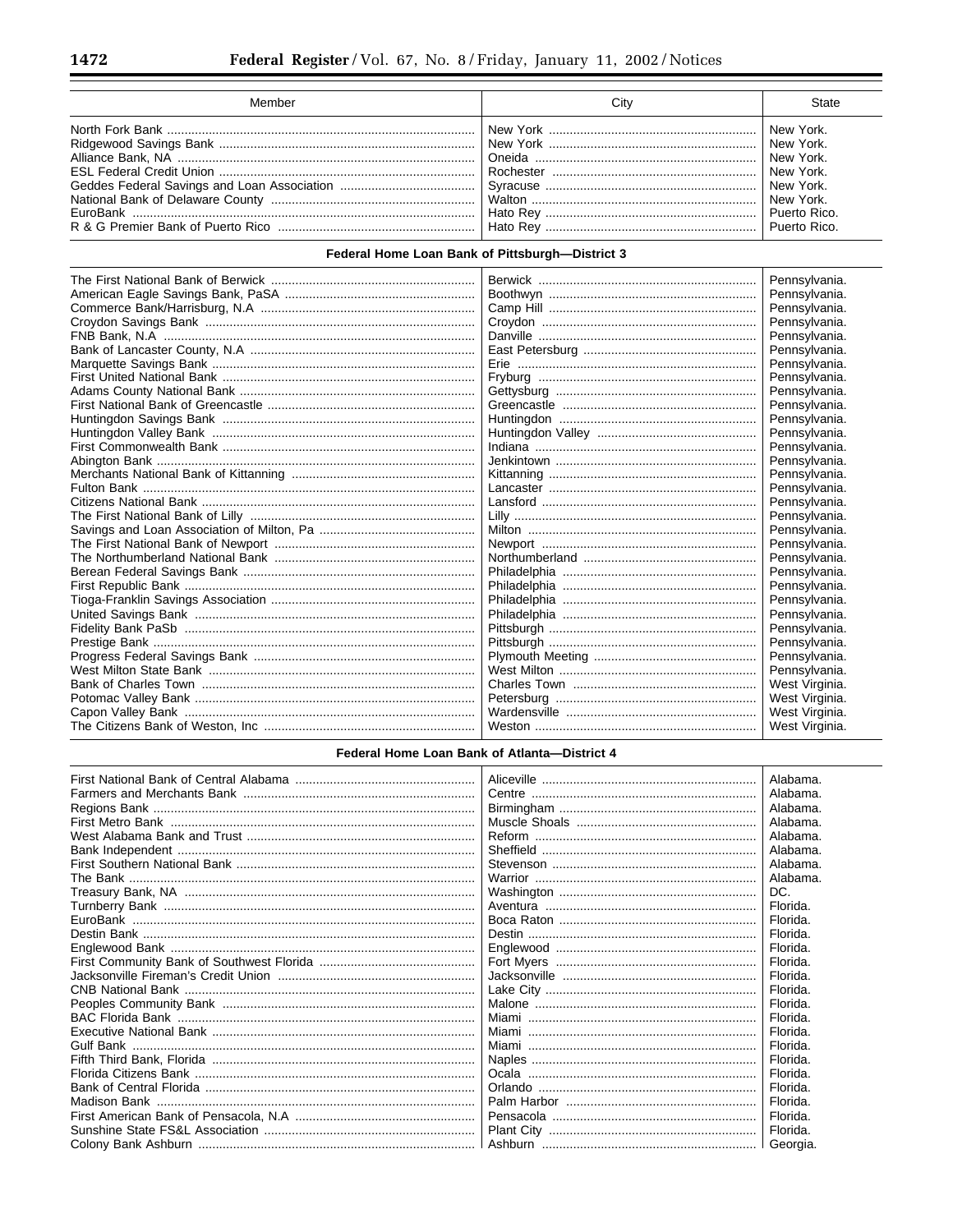| Member                                      | City | <b>State</b>    |
|---------------------------------------------|------|-----------------|
|                                             |      | Georgia.        |
|                                             |      | Georgia.        |
|                                             |      | Georgia.        |
|                                             |      | Georgia.        |
|                                             |      | Georgia.        |
|                                             |      | Georgia.        |
|                                             |      | Georgia.        |
|                                             |      | Georgia.        |
|                                             |      | Georgia.        |
|                                             |      | Georgia.        |
|                                             |      | Georgia.        |
|                                             |      | Georgia.        |
|                                             |      | Georgia.        |
|                                             |      | Maryland.       |
|                                             |      | Maryland.       |
|                                             |      | Maryland.       |
|                                             |      | Maryland.       |
|                                             |      | Maryland.       |
|                                             |      | North Carolina. |
|                                             |      | North Carolina. |
|                                             |      | North Carolina. |
|                                             |      | North Carolina. |
|                                             |      |                 |
|                                             |      | North Carolina. |
|                                             |      | North Carolina. |
|                                             |      | North Carolina. |
|                                             |      | North Carolina. |
|                                             |      | North Carolina. |
|                                             |      | South Carolina. |
|                                             |      | South Carolina. |
| BB & T of SC ……………………………………………………………………………… |      | South Carolina. |
|                                             |      | South Carolina. |
|                                             |      | South Carolina. |
|                                             |      | South Carolina. |
|                                             |      | South Carolina. |
|                                             |      | South Carolina. |
|                                             |      | Virginia.       |
|                                             |      | Virginia.       |
|                                             |      | Virginia.       |
|                                             |      | Virginia.       |
|                                             |      | Virginia.       |
|                                             |      | Virginia.       |
|                                             |      | Virginia.       |
|                                             |      | Virginia.       |
|                                             |      | Virginia.       |
|                                             |      | Virginia.       |
|                                             |      | Virginia.       |
|                                             |      | Virginia.       |
|                                             |      | Virginia.       |
|                                             |      | Virginia.       |
|                                             |      | Virginia.       |
|                                             |      | Virginia.       |
|                                             |      |                 |

# Federal Home Loan Bank of Cincinnati-District 5

|  | Kentucky. |
|--|-----------|
|  | Kentucky. |
|  | Kentucky. |
|  | Kentucky. |
|  | Kentucky. |
|  | Kentucky. |
|  | Kentucky. |
|  | Kentucky. |
|  | Kentucky. |
|  | Kentucky. |
|  | Kentucky. |
|  | Kentucky. |
|  | Kentucky. |
|  | Kentucky. |
|  | Kentucky. |
|  | Kentucky. |
|  | Kentucky. |
|  | Kentucky. |
|  | Kentucky. |
|  | Kentucky. |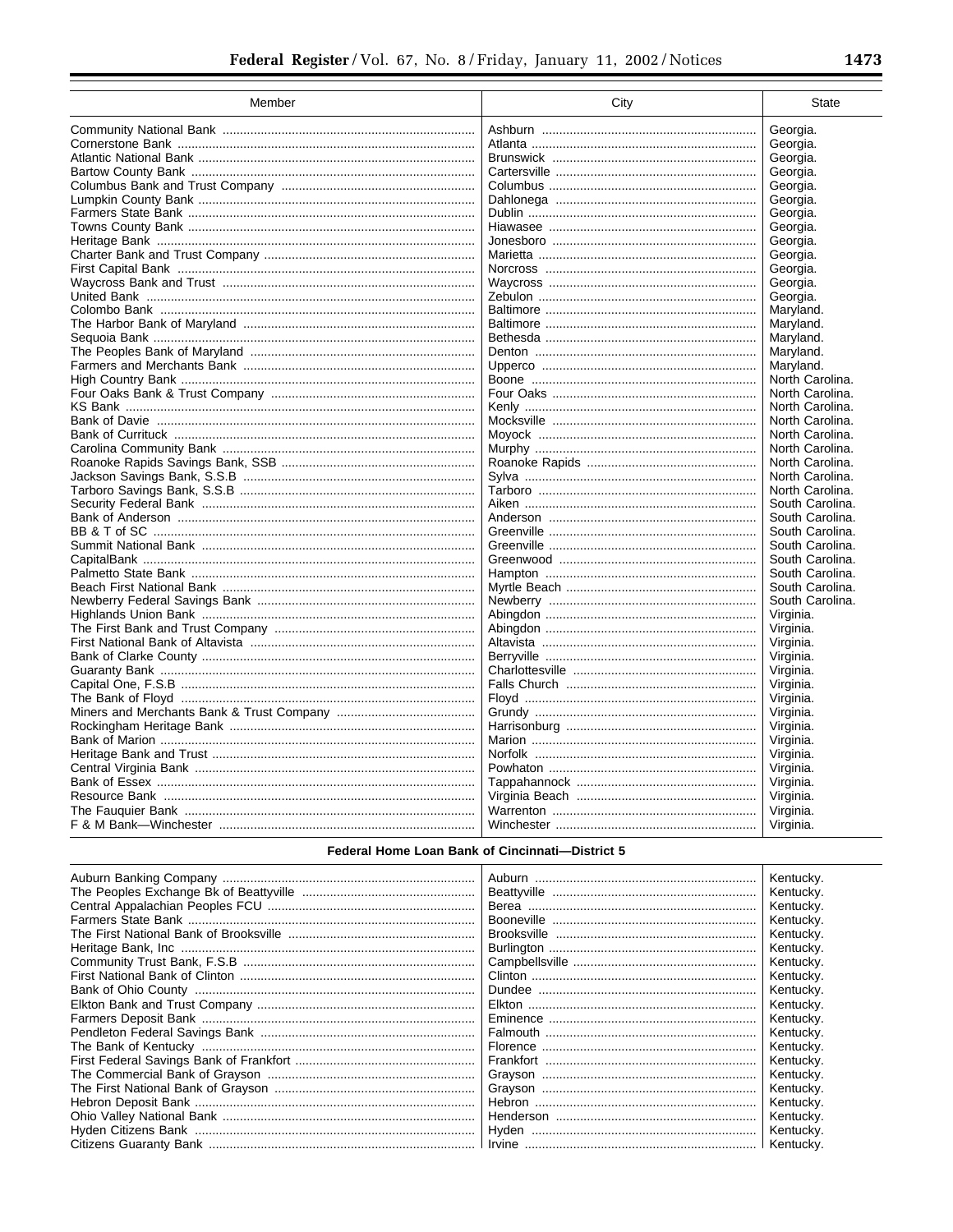| Member | City              | <b>State</b>             |
|--------|-------------------|--------------------------|
|        |                   | Kentucky.                |
|        |                   | Kentucky.                |
|        |                   | Kentucky.                |
|        |                   | Kentucky.                |
|        |                   | Kentucky.                |
|        |                   | Kentucky.                |
|        |                   | Kentucky.                |
|        |                   | Kentucky.                |
|        |                   | Kentucky.                |
|        |                   | Kentucky.                |
|        |                   | Kentucky.<br>Kentucky.   |
|        |                   | Kentucky.                |
|        |                   | Kentucky.                |
|        |                   | Kentucky.                |
|        |                   | Kentucky.                |
|        |                   | Kentucky.                |
|        |                   | Kentucky.                |
|        |                   | Kentucky.                |
|        |                   | Kentucky.                |
|        |                   | Ohio.                    |
|        |                   | Ohio.<br>Ohio.           |
|        |                   | Ohio.                    |
|        |                   | Ohio.                    |
|        |                   | Ohio.                    |
|        |                   | Ohio.                    |
|        |                   | Ohio.                    |
|        |                   | Ohio.                    |
|        |                   | Ohio.                    |
|        |                   | Ohio.                    |
|        |                   | Ohio.                    |
|        |                   | Ohio.                    |
|        |                   | Ohio.                    |
|        |                   | Ohio.<br>Ohio.           |
|        |                   | Ohio.                    |
|        |                   | Ohio.                    |
|        |                   | Ohio.                    |
|        |                   | Ohio.                    |
|        |                   | Ohio.                    |
|        |                   | Ohio.                    |
|        |                   | Ohio.                    |
|        |                   | Ohio.                    |
|        |                   | Ohio.                    |
|        |                   | Ohio.                    |
|        | <b>Woodsfield</b> | Ohio.<br>Ohio            |
|        |                   | Ohio.                    |
|        |                   | Tennessee.               |
|        |                   | Tennessee.               |
|        |                   | Tennessee.               |
|        |                   | Tennessee.               |
|        |                   | Tennessee.               |
|        |                   | Tennessee.               |
|        |                   | Tennessee.               |
|        |                   | Tennessee.               |
|        |                   | Tennessee.               |
|        |                   | Tennessee.<br>Tennessee. |
|        |                   | Tennessee.               |
|        |                   | Tennessee.               |
|        |                   | Tennessee.               |
|        |                   | Tennessee.               |
|        |                   | Tennessee.               |
|        |                   | Tennessee.               |
|        |                   | Tennessee.               |
|        |                   |                          |

## Federal Home Loan Bank of Indianapolis-District 6

|                         | Attics        | Indiana |
|-------------------------|---------------|---------|
|                         | Redford       | Indiana |
| - Bloomfield State Bank |               |         |
|                         | - Bloominaton |         |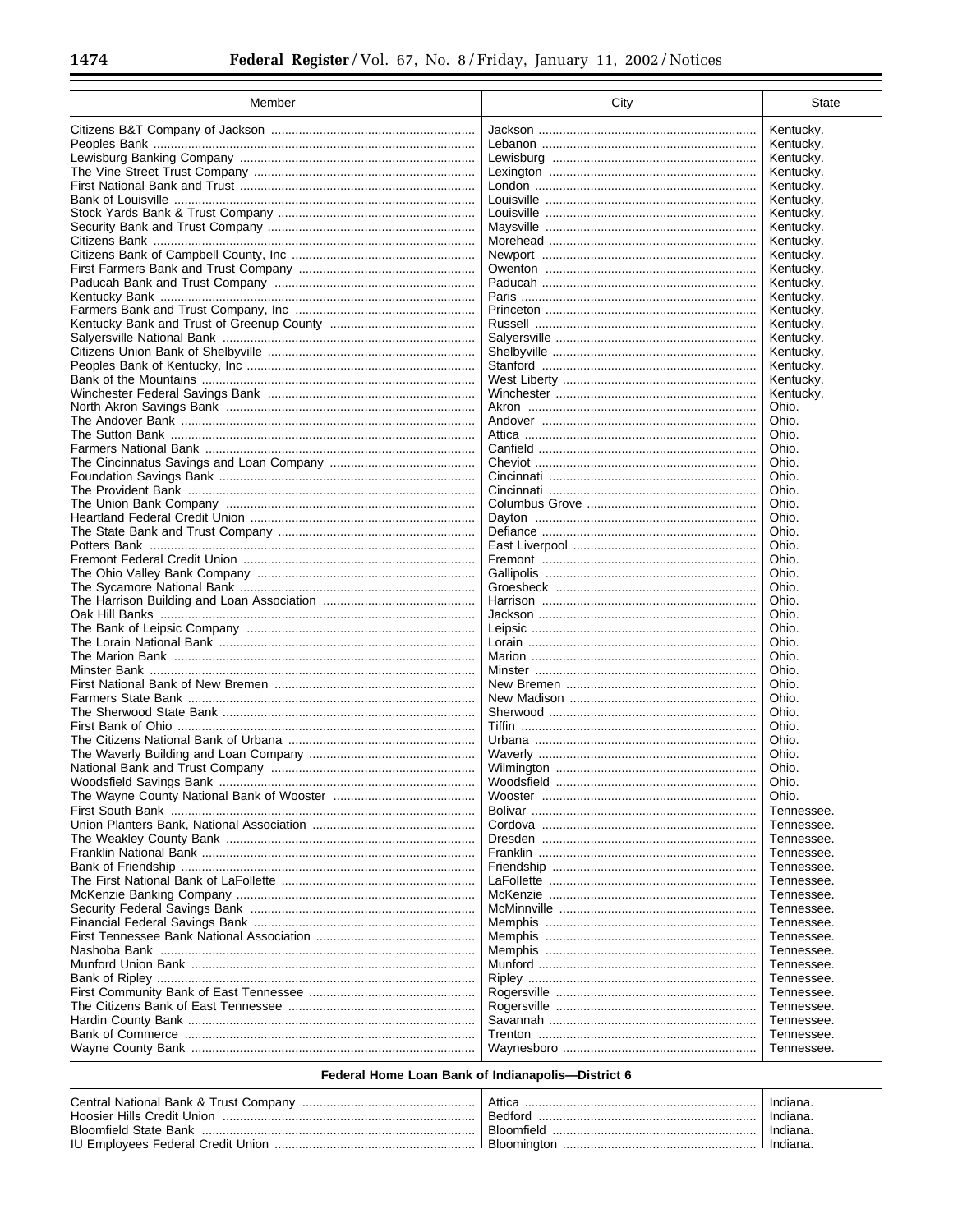| Member | City | <b>State</b> |
|--------|------|--------------|
|        |      | Indiana.     |
|        |      | Indiana.     |
|        |      | Indiana.     |
|        |      | Indiana.     |
|        |      | Indiana.     |
|        |      | Indiana.     |
|        |      | Indiana.     |
|        |      | Indiana.     |
|        |      | Indiana.     |
|        |      | Indiana.     |
|        |      | Indiana.     |
|        |      | Indiana.     |
|        |      | Indiana.     |
|        |      | Indiana.     |
|        |      | Indiana.     |
|        |      | Indiana.     |
|        |      | Indiana.     |
|        |      | Indiana.     |
|        |      | Indiana.     |
|        |      | Indiana.     |
|        |      | Indiana.     |
|        |      | Indiana.     |
|        |      | Indiana.     |
|        |      | Indiana.     |
|        |      | Michigan.    |
|        |      | Michigan.    |
|        |      | Michigan.    |
|        |      | Michigan.    |
|        |      | Michigan.    |
|        |      | Michigan.    |
|        |      | Michigan.    |
|        |      | Michigan.    |
|        |      | Michigan.    |
|        |      | Michigan.    |
|        |      | Michigan.    |
|        |      | Michigan.    |
|        |      | Michigan.    |
|        |      | Michigan.    |
|        |      | Michigan.    |

## Federal Home Loan Bank of Chicago-District 7

|  | Illinois. |
|--|-----------|
|  | Illinois. |
|  | Illinois. |
|  | Illinois. |
|  | Illinois. |
|  | Illinois. |
|  | Illinois. |
|  | Illinois. |
|  | Illinois. |
|  | Illinois. |
|  | Illinois. |
|  | Illinois. |
|  | Illinois. |
|  | Illinois. |
|  | Illinois. |
|  | Illinois. |
|  | Illinois. |
|  | Illinois. |
|  | Illinois. |
|  | Illinois. |
|  | Illinois. |
|  | Illinois. |
|  | Illinois. |
|  | Illinois. |
|  | Illinois. |
|  | Illinois. |
|  | Illinois. |
|  | Illinois. |
|  | Illinois. |
|  | Illinois. |
|  | Illinois. |
|  | Illinois. |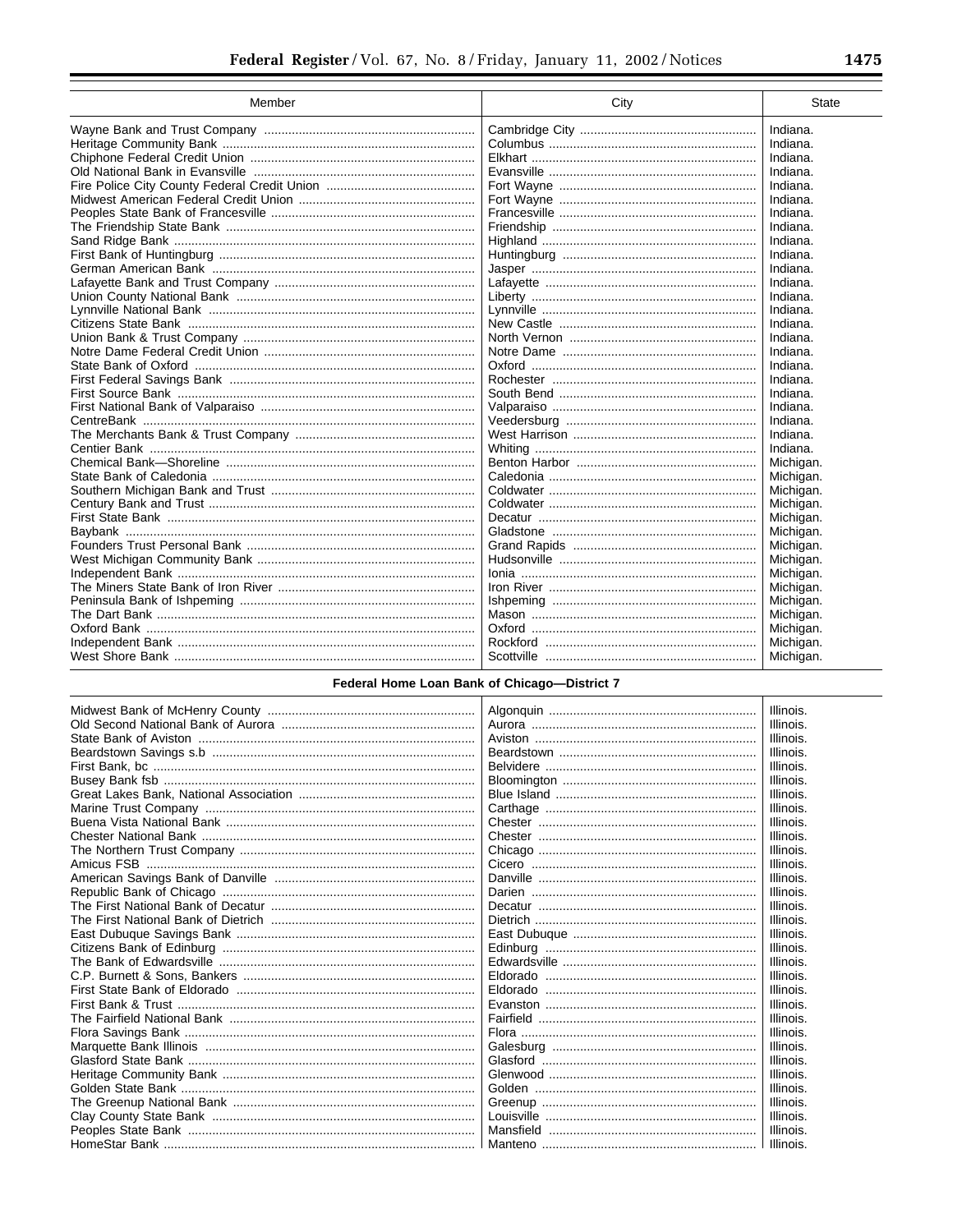T

| Member      | City  | State      |
|-------------|-------|------------|
|             |       | Illinois.  |
|             |       | Illinois.  |
|             |       | Illinois.  |
|             |       | Illinois.  |
|             |       | Illinois.  |
|             |       | Illinois.  |
|             |       | Illinois.  |
|             |       |            |
|             |       | Illinois.  |
|             |       | Illinois.  |
|             |       | Illinois.  |
|             |       | Illinois.  |
|             |       | Illinois.  |
|             |       | Illinois.  |
|             |       | Illinois.  |
|             |       | Illinois.  |
|             |       | Illinois.  |
|             |       | Illinois.  |
|             |       | Illinois.  |
|             |       | Illinois.  |
|             |       | Illinois.  |
|             |       | Illinois.  |
|             |       | Illinois.  |
|             |       | Illinois.  |
|             |       | Illinois.  |
|             |       | Illinois.  |
|             |       | Illinois.  |
|             |       | Illinois.  |
|             |       | Illinois.  |
|             |       |            |
|             |       | Wisconsin. |
|             |       | Wisconsin. |
|             |       | Wisconsin. |
|             |       | Wisconsin. |
|             |       | Wisconsin. |
|             |       | Wisconsin. |
|             |       | Wisconsin. |
|             |       | Wisconsin. |
|             |       | Wisconsin. |
|             |       | Wisconsin. |
|             |       | Wisconsin. |
|             |       | Wisconsin. |
|             |       | Wisconsin. |
|             |       | Wisconsin. |
|             |       | Wisconsin. |
|             |       | Wisconsin. |
|             |       | Wisconsin. |
|             |       | Wisconsin. |
|             |       | Wisconsin. |
| United Bank | Osseo | Wisconsin  |
|             |       | Wisconsin. |
|             |       | Wisconsin. |
|             |       |            |
|             |       | Wisconsin. |
|             |       | Wisconsin. |
|             |       | Wisconsin. |
|             |       | Wisconsin. |
|             |       | Wisconsin. |
|             |       | Wisconsin. |
|             |       | Wisconsin. |
|             |       | Wisconsin. |
|             |       | Wisconsin. |
|             |       |            |

#### Federal Home Loan Bank of Des Moines-District 8 ┑

|  | lowa. |
|--|-------|
|  | lowa. |
|  | lowa. |
|  | lowa. |
|  | lowa. |
|  | lowa. |
|  | lowa. |
|  | lowa. |
|  | lowa. |
|  | lowa. |
|  |       |
|  |       |

Ξ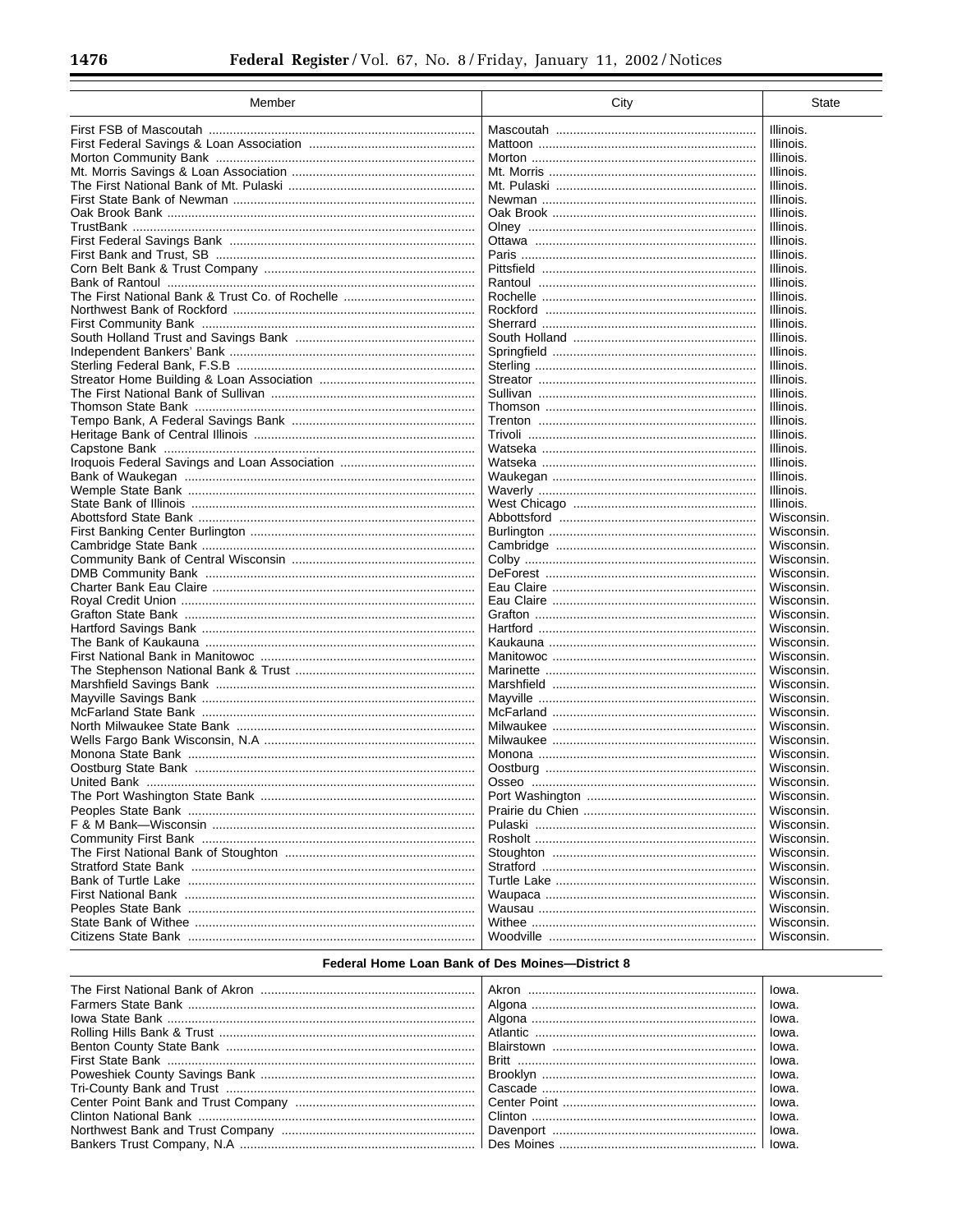| Member                                                  | City | <b>State</b>             |
|---------------------------------------------------------|------|--------------------------|
|                                                         |      | lowa.                    |
|                                                         |      | lowa.                    |
|                                                         |      | lowa.                    |
|                                                         |      | lowa.                    |
|                                                         |      |                          |
|                                                         |      | lowa.<br>lowa.           |
|                                                         |      |                          |
|                                                         |      | lowa<br>lowa.            |
|                                                         |      | lowa.                    |
|                                                         |      | lowa.                    |
|                                                         |      | lowa.                    |
|                                                         |      | lowa.                    |
|                                                         |      | lowa.                    |
|                                                         |      | lowa.                    |
|                                                         |      | lowa.                    |
|                                                         |      | lowa.                    |
|                                                         |      | lowa.                    |
|                                                         |      | lowa.                    |
|                                                         |      | lowa.                    |
|                                                         |      | lowa.                    |
|                                                         |      | lowa.                    |
|                                                         |      | lowa.                    |
|                                                         |      | lowa.                    |
|                                                         |      | lowa.                    |
|                                                         |      | lowa.                    |
|                                                         |      | lowa.                    |
|                                                         |      | lowa.                    |
|                                                         |      | Minnesota.               |
|                                                         |      | Minnesota.               |
|                                                         |      | Minnesota.               |
|                                                         |      | Minnesota.               |
|                                                         |      | Minnesota.               |
|                                                         |      | Minnesota.               |
|                                                         |      | Minnesota.               |
|                                                         |      | Minnesota.               |
|                                                         |      | Minnesota.               |
|                                                         |      | Minnesota.               |
|                                                         |      | Minnesota.               |
|                                                         |      | Minnesota.               |
|                                                         |      | Minnesota.               |
|                                                         |      | Minnesota.               |
|                                                         |      | Minnesota.               |
|                                                         |      | Minnesota.               |
|                                                         |      | Minnesota.               |
|                                                         |      | Minnesota.               |
|                                                         |      | Minnesota.               |
|                                                         |      | Minnesota.               |
| Farmers and Merchants State Bank of New York Mills, Inc |      | Minnesota                |
|                                                         |      | Minnesota.               |
|                                                         |      | Minnesota.               |
|                                                         |      | Minnesota.               |
|                                                         |      | Minnesota.               |
|                                                         |      | Minnesota.               |
|                                                         |      | Minnesota.               |
|                                                         |      | Minnesota.<br>Minnesota. |
|                                                         |      | Minnesota.               |
|                                                         |      | Minnesota.               |
|                                                         |      | Minnesota.               |
|                                                         |      | Missouri.                |
|                                                         |      | Missouri.                |
|                                                         |      | Missouri.                |
|                                                         |      | Missouri.                |
|                                                         |      | Missouri.                |
|                                                         |      | Missouri.                |
|                                                         |      | Missouri.                |
|                                                         |      | Missouri.                |
|                                                         |      | Missouri.                |
|                                                         |      | Missouri.                |
|                                                         |      | Missouri.                |
|                                                         |      | Missouri.                |
|                                                         |      | Missouri.                |
|                                                         |      | Missouri.                |
|                                                         |      | Missouri.                |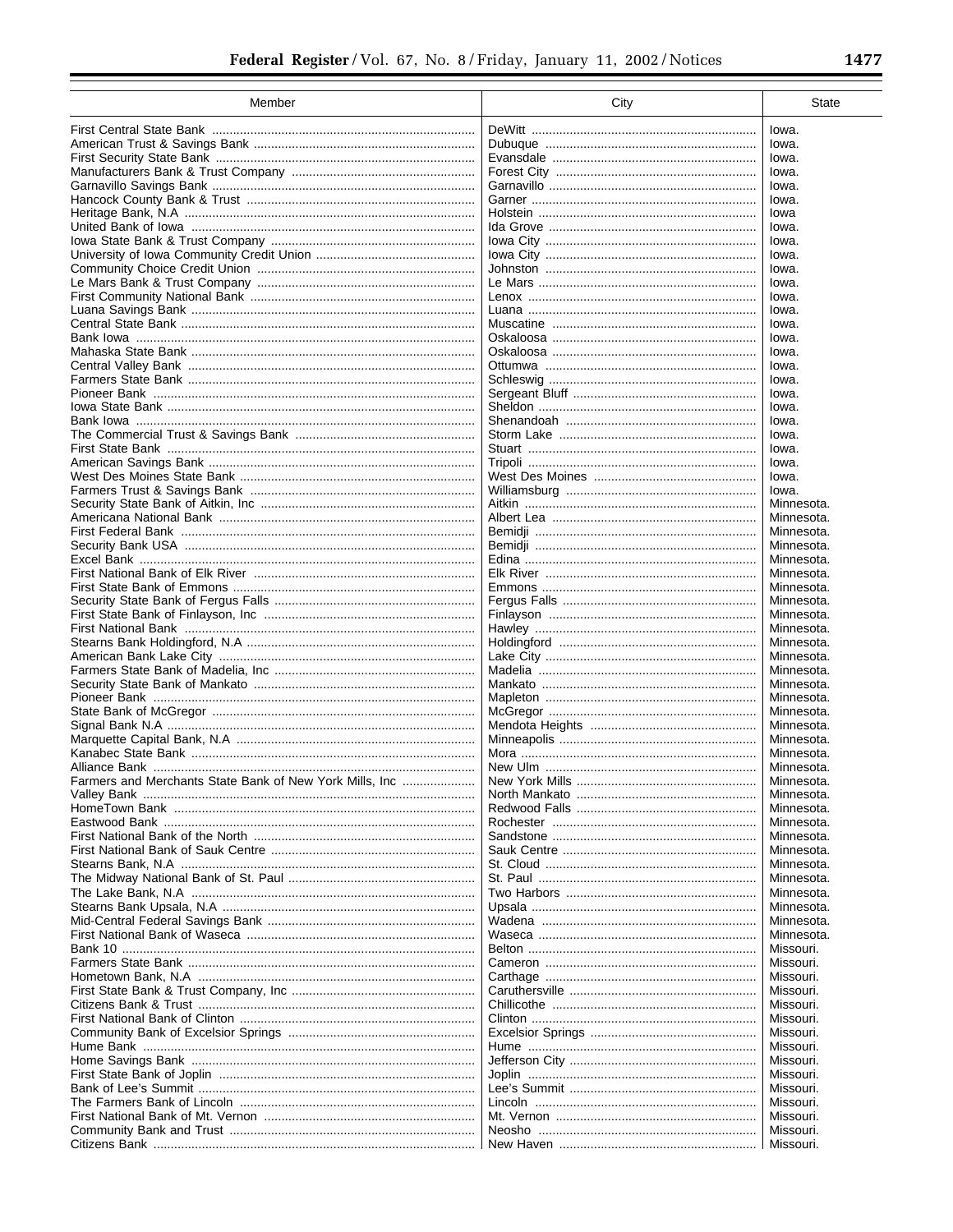| Member | City                         | State                                                                                                                                                                                              |
|--------|------------------------------|----------------------------------------------------------------------------------------------------------------------------------------------------------------------------------------------------|
|        | Pacific<br>Rolla<br>I aMoure | Missouri.<br>Missouri.<br>Missouri.<br>Missouri.<br>Missouri.<br>Missouri.<br>Missouri.<br>Missouri.<br>Missouri.<br>Missouri.<br>North Dakota.<br>North Dakota.<br>North Dakota.<br>North Dakota. |

## Federal Home Loan Bank of Dallas-District 9

|                                            |                                     | Arkansas.    |
|--------------------------------------------|-------------------------------------|--------------|
|                                            |                                     | Arkansas.    |
|                                            |                                     | Arkansas.    |
|                                            |                                     | Arkansas.    |
|                                            |                                     | Arkansas.    |
|                                            |                                     | Arkansas.    |
|                                            |                                     | Arkansas.    |
|                                            |                                     | Arkansas.    |
|                                            |                                     | Arkansas.    |
|                                            |                                     | Arkansas.    |
|                                            |                                     | Arkansas.    |
|                                            |                                     | Arkansas.    |
|                                            |                                     | Arkansas.    |
|                                            |                                     | Arkansas.    |
|                                            |                                     | Arkansas.    |
|                                            |                                     | Arkansas.    |
|                                            |                                     | Arkansas.    |
|                                            |                                     | Arkansas.    |
|                                            |                                     | Arkansas.    |
|                                            |                                     | Arkansas.    |
|                                            |                                     | Louisiana.   |
|                                            |                                     | Louisiana.   |
|                                            |                                     | Louisiana.   |
|                                            |                                     |              |
|                                            |                                     | Louisiana.   |
|                                            |                                     | Louisiana.   |
|                                            |                                     | Louisiana.   |
|                                            |                                     | Louisiana.   |
| Omni Bank …………………………………………………………………………………… |                                     | Louisiana.   |
|                                            |                                     | Louisiana.   |
|                                            |                                     | Louisiana.   |
|                                            |                                     | Louisiana.   |
|                                            |                                     | Louisiana.   |
|                                            |                                     | Louisiana.   |
|                                            |                                     | Louisiana.   |
|                                            |                                     | Mississippi. |
|                                            |                                     | Mississippi. |
|                                            |                                     | Mississippi. |
|                                            |                                     | Mississippi. |
|                                            | <u>luka ……………………………………………………………</u> | Mississippi. |
|                                            |                                     | Mississippi. |
|                                            |                                     | Mississippi. |
|                                            |                                     | Mississippi. |
|                                            |                                     | Mississippi. |
|                                            |                                     | New Mexico.  |
|                                            |                                     | New Mexico.  |
|                                            |                                     | New Mexico.  |
|                                            |                                     | New Mexico.  |
|                                            |                                     | New Mexico.  |
|                                            |                                     | New Mexico.  |
|                                            |                                     | New Mexico.  |
|                                            |                                     | Texas.       |
|                                            |                                     | Texas.       |
|                                            |                                     | Texas.       |
|                                            |                                     |              |
|                                            |                                     | Texas.       |
|                                            |                                     | Texas.       |
|                                            |                                     | Texas.       |
|                                            |                                     | Texas.       |

۳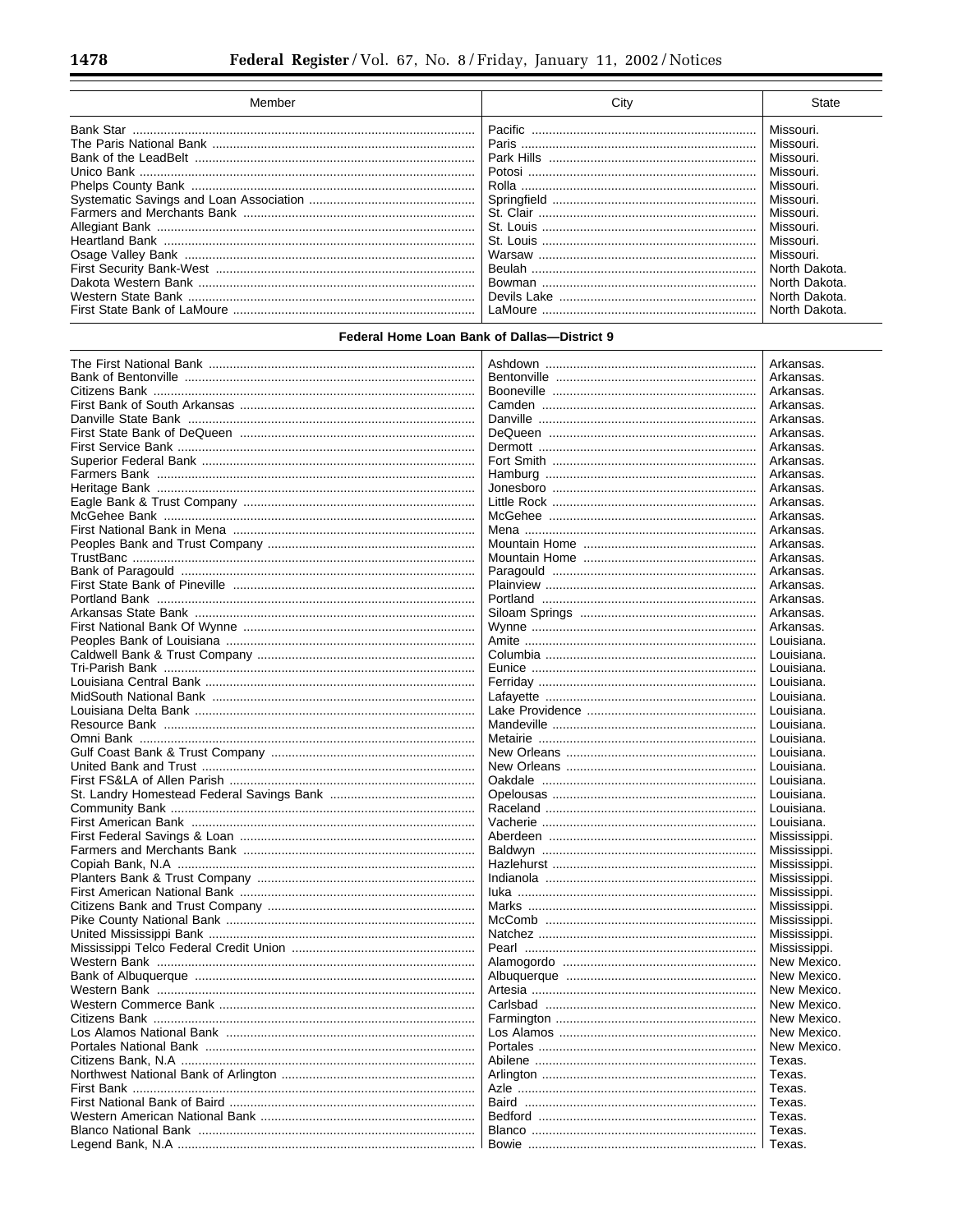| Member | City                          | <b>State</b> |
|--------|-------------------------------|--------------|
|        |                               | Texas.       |
|        |                               | Texas.       |
|        |                               | Texas.       |
|        |                               | Texas.       |
|        |                               | Texas.       |
|        |                               | Texas.       |
|        |                               | Texas.       |
|        |                               | Texas.       |
|        |                               | Texas.       |
|        |                               | Texas.       |
|        |                               | Texas.       |
|        |                               | Texas.       |
|        |                               | Texas.       |
|        |                               | Texas.       |
|        |                               | Texas.       |
|        |                               | Texas.       |
|        |                               | Texas.       |
|        |                               | Texas.       |
|        |                               | Texas.       |
|        |                               | Texas.       |
|        |                               | Texas.       |
|        |                               | Texas.       |
|        |                               | Texas.       |
|        |                               | Texas.       |
|        |                               | Texas.       |
|        |                               | Texas.       |
|        |                               | Texas.       |
|        | Lufkin ………………………………………………………… | Texas.       |
|        |                               | Texas.       |
|        |                               | Texas.       |
|        |                               | Texas.       |
|        |                               | Texas.       |
|        |                               | Texas.       |
|        |                               | Texas.       |
|        |                               | Texas.       |
|        |                               | Texas.       |
|        |                               | Texas.       |
|        |                               | Texas.       |

## Federal Home Loan Bank of Topeka-District 10

|  | Colorado. |
|--|-----------|
|  | Colorado. |
|  | Colorado. |
|  | Colorado. |
|  | Colorado. |
|  | Colorado. |
|  | Colorado. |
|  | Colorado. |
|  | Colorado. |
|  | Colorado. |
|  | Colorado. |
|  | Colorado. |
|  | Colorado. |
|  | Colorado. |
|  | Colorado. |
|  | Colorado. |
|  | Colorado. |
|  | Colorado. |
|  | Colorado. |
|  | Colorado. |
|  | Colorado. |
|  | Kansas.   |
|  | Kansas.   |
|  | Kansas.   |
|  | Kansas.   |
|  | Kansas.   |
|  | Kansas.   |
|  | Kansas.   |
|  | Kansas.   |
|  | Kansas.   |
|  | Kansas.   |
|  | Kansas.   |
|  | Kansas.   |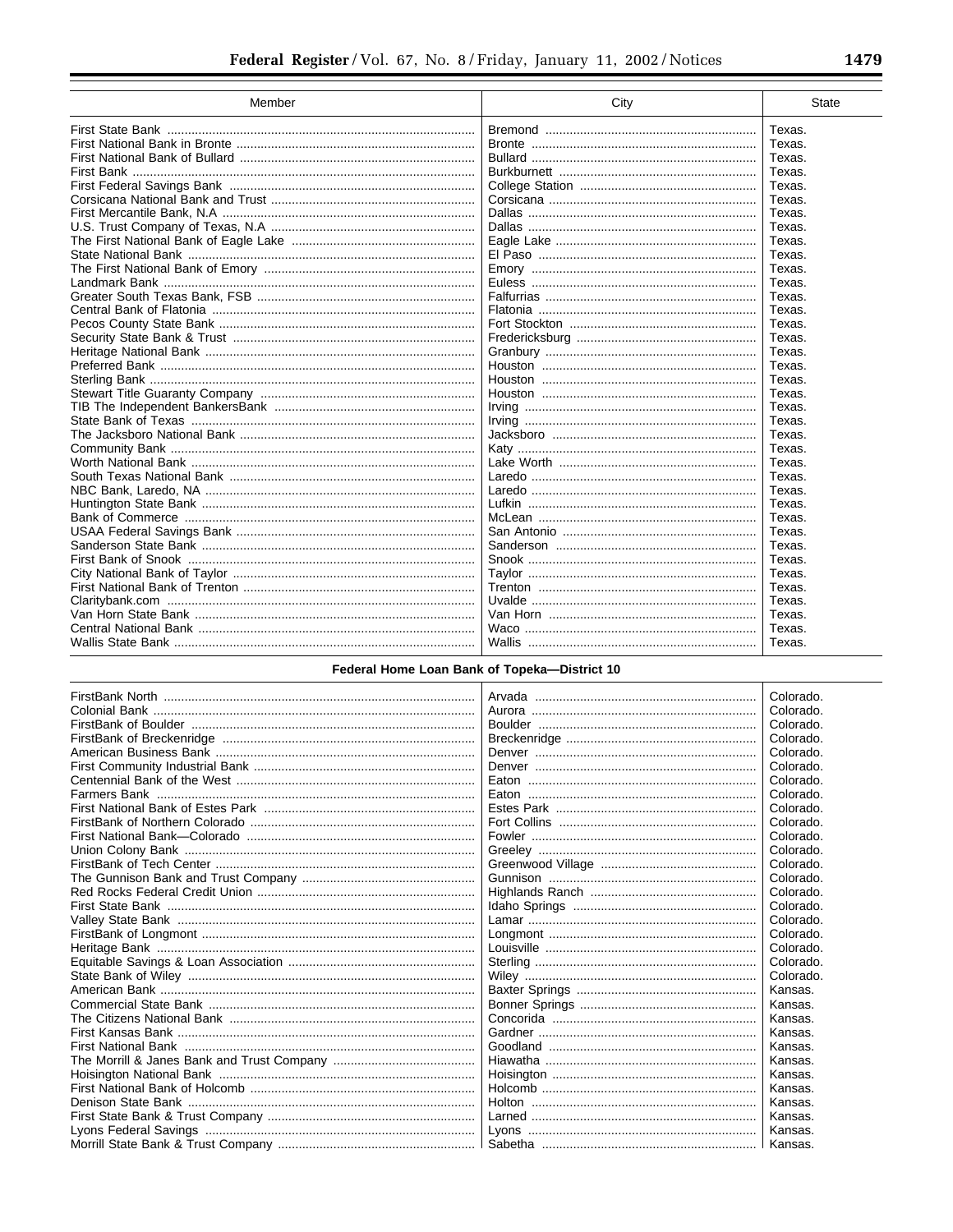| Member | City | <b>State</b> |
|--------|------|--------------|
|        |      | Kansas.      |
|        |      | Kansas.      |
|        |      | Kansas.      |
|        |      | Kansas.      |
|        |      | Nebraska.    |
|        |      | Nebraska.    |
|        |      | Nebraska.    |
|        |      | Nebraska.    |
|        |      | Nebraska.    |
|        |      | Nebraska.    |
|        |      | Nebraska.    |
|        |      | Nebraska.    |
|        |      | Oklahoma.    |
|        |      | Oklahoma.    |
|        |      | Oklahoma.    |
|        |      | Oklahoma.    |
|        |      | Oklahoma.    |
|        |      | Oklahoma.    |
|        |      | Oklahoma.    |
|        |      | Oklahoma.    |
|        |      | Oklahoma.    |
|        |      | Oklahoma.    |
|        |      | Oklahoma.    |
|        |      | Oklahoma.    |
|        |      | Oklahoma.    |
|        |      | Oklahoma.    |
|        |      | Oklahoma.    |
|        |      | Oklahoma.    |
|        |      | Oklahoma.    |
|        |      | Oklahoma.    |
|        |      | Oklahoma.    |
|        |      | Oklahoma.    |

### Federal Home Loan Bank of San Francisco-District 11

|  | Arizona.    |
|--|-------------|
|  | Arizona.    |
|  | California. |
|  | California. |
|  | California. |
|  | California. |
|  | California. |
|  | California. |
|  | California. |
|  | California. |
|  | California. |
|  | California. |
|  | California. |
|  | California. |
|  | California. |
|  | California. |
|  | California. |
|  | California. |
|  | California. |
|  | California. |
|  | California. |
|  | California. |
|  | California. |
|  | California. |
|  | California. |

### Federal Home Loan Bank of Seattle-District 12

| Idaho Independent Bank ……………………………………………………………………   Havden Lake ……………………………………………   Idaho. |  | Alaska.<br>  Alaska.<br>Hawaii.<br>Hawaii.<br>Idaho. |
|--------------------------------------------------------------------------------------------|--|------------------------------------------------------|
|--------------------------------------------------------------------------------------------|--|------------------------------------------------------|

п